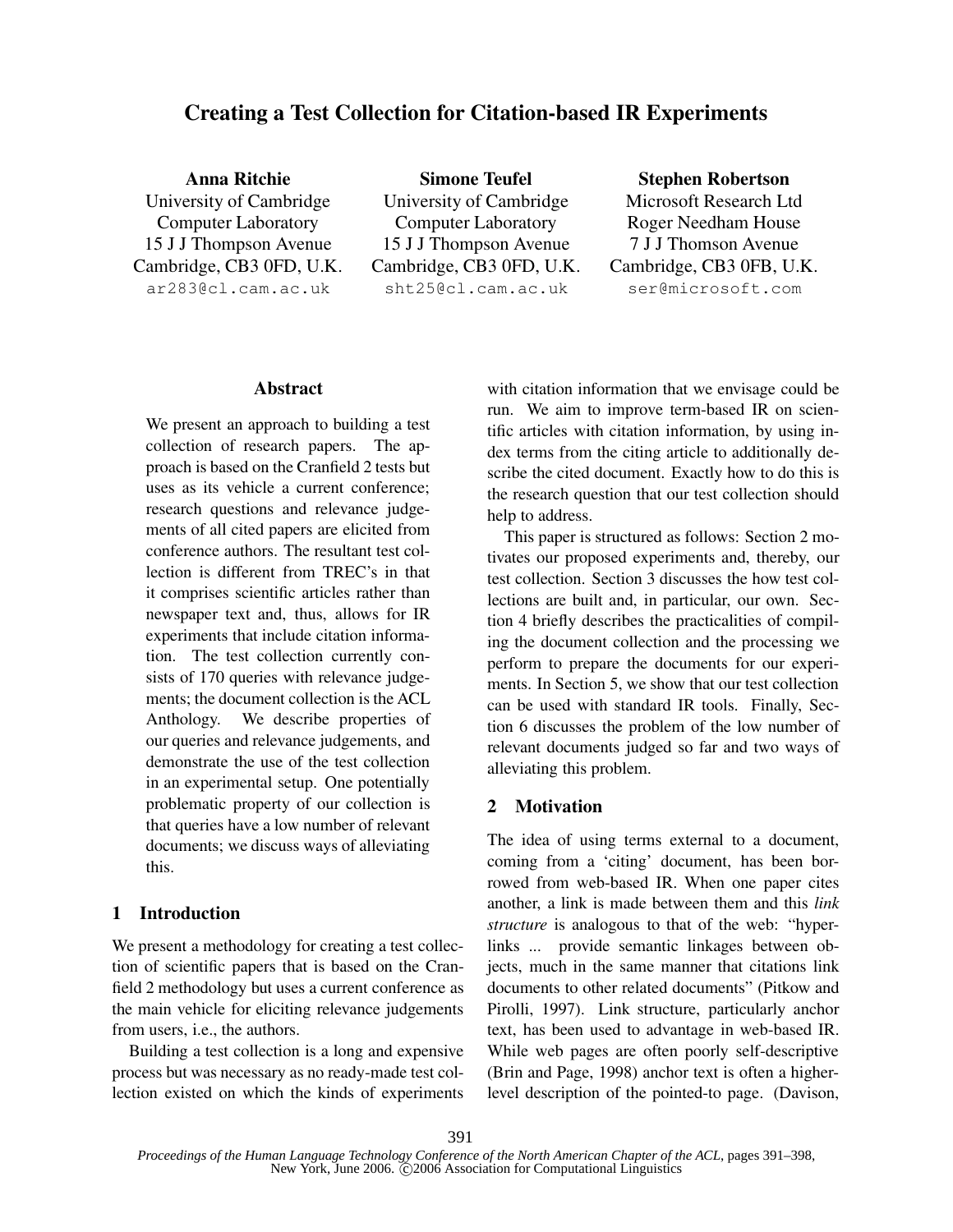2000) provides a good discussion of how well anchor text does this and provides experimental results in support. Thus, beginning with (McBryan, 1994), there is a trend of propagating anchor text along its hyperlink to associate it with the linked page, as well as the page in which it is found. Google, for example, includes anchor text as index terms for the linked page (Brin and Page, 1998). The TREC Web tracks have also shown that using anchor text improves retrieval effectiveness for some search tasks (Hawking and Craswell, 2005).

This idea has already been applied to citations and scientific articles (Bradshaw, 2003). In Bradshaw's experiment, scientific documents are indexed by the text that refers to them in documents that cite them. However, unlike in experiments with previous collections, we need both the citing and the cited article as full documents in our collection. The question of how to identify citation 'anchor text' and its extent is a matter for research; this requires the full text of the citing article. Previous experiments and test collections have had only limited access to the content of the citing article: Bradshaw had access only to a fixed window of text around the citation, as provided by CiteSeer's 'citation context'; in the GIRT collections (Kluck, 2003), a dozen or so content-bearing information fields (e.g., title, abstract, methodological descriptors) represent each document and the full text is not available. Additionally, in Bradshaw's experiment, no access is given to the text of the *cited* article itself so that the influence of a term-based IR model cannot be studied and so that documents can only be indexed if they have been cited at least once. A test collection containing full text for many citing and cited documents, thus, has advantages from a methodological point of view.

#### **2.1 Choosing a Genre**

When choosing a scientific field to study, we looked for one that is practicable for us to compile the document collection (freely available machine-readable documents; as few as possible document styles), while still ensuring good coverage of research topics in an entire field. Had we chosen the medical field or bioinformatics, the prolific number of journals would have been a problem for the practical document preparation.

We also looked for a relatively self-contained

field. As we aim to propagate referential text to cited papers as index terms, references from documents in the collection to other documents *within* the collection will be most useful. We call these *internal* references. While it is impossible to find or create a collection of documents with only internal references, we aim for as high a proportion of internal references as possible.

We chose the ACL (Association for Computational Linguistics) Anthology<sup>1</sup>, a freely available digital archive of computational linguistics research papers. Computational linguistics is a small, homogenous research field and the Anthology contains the most prominent publications since the beginning of the field in 1960, consists of only 2 journals, 7 conferences and 5 less important publications, such as discontinued conferences and a series of workshops, resulting in only 7000 papers<sup>2</sup>.

With the ACL Anthology, we expect a high proportion of internal references within a relatively compact document collection. We empirically measured the proportion of collection-internal references. We found a proportion of internal references to all references of 0.33 (the *in-factor*). We wanted to compare this number to a situation in another, larger field (genetics) but no straightforward comparison is possible, as there are very many genetics journals and quality of journals probably plays a larger role in a bigger field. We tried to simulate a similar collection to the 9 main journals+conferences in the Anthology, by considering 10 journals in genetics with a range of impact factors<sup>3</sup>, resulting in an in-factor of 0.17 (dropping to 0.14 if only 5 journals are considered). Thus, our hypothesis that the Anthology is reasonably selfcontained, at least in comparison with other possible collections, was confirmed.

The choice of computational linguistics has the added benefit that we are familiar with the domain; we can interpret the subject matter better than we would be able to in the medical domain. This should be of use to us in our eventual experiments.

<sup>1</sup> http://www.aclweb.org/anthology/

<sup>&</sup>lt;sup>2</sup>This is our estimate, after substracting non-papers such as letters to the editor, tables of contents etc. The Anthology is growing by ∼500 papers per year.

<sup>&</sup>lt;sup>3</sup>Journal impact factor is a measure of the frequency with which its average article is cited and is a measure of the relative importance of journals within a field (Garfield, 1972).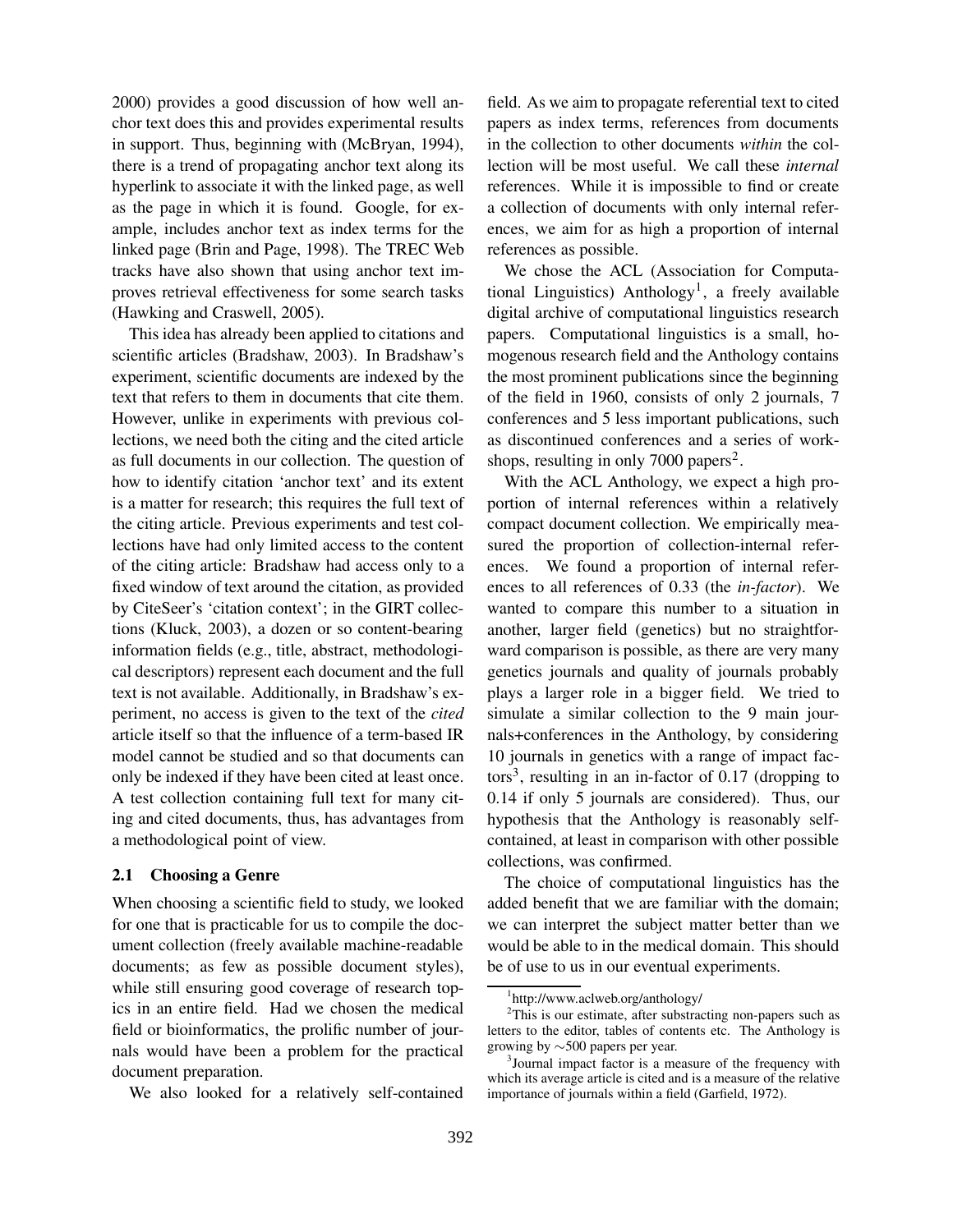# **3 Building Test Collections**

To turn our document collection into a test collection, a parallel set of search queries and relevance judgements is needed. There are a number of alternative methods for building a test collection. For TREC, humans devise queries specifically for a given set of documents and make relevance judgements on pooled retrieved documents from that set (Harman, 2005). Theirs is an extremely labourintensive and expensive process and an unrealistic option in the context of our project.

The Cranfield 2 tests (Cleverdon et al., 1966) introduced an alternative method for creating a test collection, specifically for scientific texts. The method was subject to criticism and has not been employed much since. Nevertheless, we believe this method to be worth revisiting for our current situation. In this section, we describe in turn the Cranfield 2 method and our adapted method. We discuss some of the original criticisms and their bearing on our own work, then describe our returns thus far.

## **3.1 The Cranfield 2 Test Collection**

The Cranfield 2 tests (Cleverdon et al., 1966) were a comparative evaluation of indexing language devices. From a base collection of 182 (high speed aerodynamics and aircraft structures) papers, the Cranfield test collection was built by asking the authors to formulate the research question(s) behind their work and to judge how relevant each reference in their paper was to each of their research questions, on a 5-point scale. Referenced documents were obtained and added to the base set. Authors were also asked to list additional relevant papers not cited in their paper. The collection was further expanded in a second stage, using bibliographic coupling to search for similar papers to the referenced ones and employing humans to search the collection for other relevant papers. The resultant collection comprised 1400 documents and 221 queries (Cleverdon, 1997).

The principles behind the Cranfield technique are:

- Queries: Each paper has an underlying research question or questions; these constitute valid search queries.
- Relevant documents: A paper's reference list is a good starting point for finding papers relevant to its research questions.

• Judges: The paper author is the person best qualified to judge relevance.

#### **3.2 Our Anthology Test Collection**

We altered the Cranfield design to fit to a fixed, existing document collection. We designed our methodology around an upcoming conference and approached the paper authors at around the time of the conference, to maximize their willingness to participate and to minimise possible changes in their perception of relevance since they wrote the paper. Due to the relatively high in-factor of the collection, we expected a significant proportion of the relevance judgements gathered in this way to be about Anthology documents and, thus, useful as evaluation data.

Hence, the authors of accepted papers for ACL-2005 and HLT-EMNLP-2005 were asked, by email, for their research questions and relevance judgements for their references. We defined a 4-point relevance scale, c.f. Table 1, since we felt that the distinctions between the Cranfield grades were not clear enough to warrant 5. Our guidelines also included examples of referencing situations that might fit each category. Personalized materials for participation were sent, including a reproduction of their paper's reference list in their response form. This meant that invitations could only be sent once the paper had been made available online.

We further deviated from the Cranfield methodology by deciding not to ask the authors to try to list additional references that could have been included in their reference list. An author's willingness to name such references will differ more from author to author than their naming of original references, as referencing is part of a standardized writing process. By asking for this data, the consistency of the data across papers will be degraded and the status of any additional references will be unclear. Furthermore, feedback from an informal pilot study conducted on ten paper authors confirmed that some authors found this task particularly difficult.

Each co-author of the papers was invited individually to participate, rather than inviting the first author alone. This increased the number of invitations that needed to be prepared and sent (by a factor of around 2.5) but also increased the likelihood of getting a return for a given paper. Furthermore, data from multiple co-authors of the same paper can be used to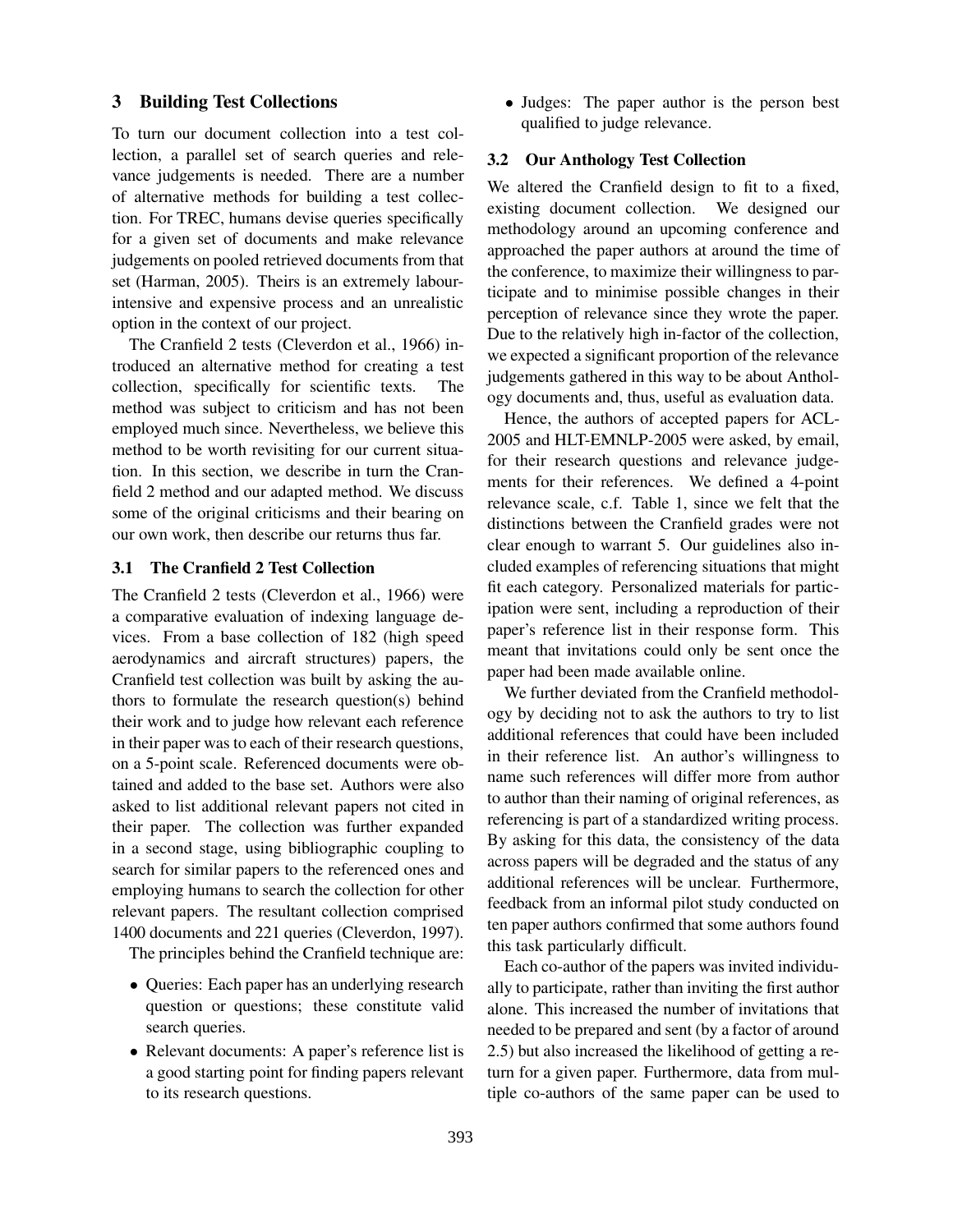| Grade          | <b>Description</b>                                                                                                                                                                                                                                                                                                                                                                                                                                                                                                                          |
|----------------|---------------------------------------------------------------------------------------------------------------------------------------------------------------------------------------------------------------------------------------------------------------------------------------------------------------------------------------------------------------------------------------------------------------------------------------------------------------------------------------------------------------------------------------------|
| $\overline{4}$ | The reference is crucially relevant to the problem. Knowledge of the contents of the referred work will be fun-<br>damental to the reader's understanding of your paper. Often, such relevant references are afforded a substantial<br>amount of text in a paper e.g., a thorough summary.                                                                                                                                                                                                                                                  |
| 3              | The reference is relevant to the problem. It may be helpful for the reader to know the contents of the referred work,<br>but not crucial. The reference could not have been substituted or dropped without making significant additions to<br>the text. A few sentences may be associated with the reference.                                                                                                                                                                                                                               |
| $\mathcal{L}$  | The reference is somewhat (perhaps indirectly) relevant to the problem. Following up the reference probably would<br>not improve the reader's understanding of your paper. Alternative references may have been equally appropriate<br>(e.g., the reference was chosen as a representative example from a number of similar references or included in a<br>list of similar references). Or the reference could have been dropped without damaging the informativeness of your<br>paper. Minimal text will be associated with the reference. |
|                | The reference is irrelevant to this particular problem.                                                                                                                                                                                                                                                                                                                                                                                                                                                                                     |

Table 1: Relevance Scale

measure co-author agreement on the relevance task. This is an interesting research question, as it is not at all clear how much even close collaborators would agree on relevance, but we do not address this here.

We plan to expand the collection in a second stage, in line with the Cranfield 2 design. We will reapproach contributing authors after obtaining retrieval results on our collection (e.g., with a standard IR engine) and ask them to make additional relevance judgements on these papers.

#### **3.3 Criticisms of Cranfield 2**

Both Cranfield 1 (Cleverdon, 1960) and 2 were subject to various criticisms; (Spärck Jones, 1981) gives an excellent account of the tests and their criticisms. The majority were criticisms of the test collection paradigm itself and are not pertinent here. However, the *source-document principle* (i.e., the use of queries created from documents in the collection) attracted particular criticisms. The fundamental concern was that the way in which the queries were created led to "an unnaturally close relation" between the terms in the queries and those used to index the documents in the colection (Vickery, 1967); any such relationship might have created a bias towards a particular indexing language, distorting the comparisons that were the goal of the project.

In Cranfield 1, system success was measured by retrieval of source documents alone, criticized for being an over-simplification and a distortion of 'real-life' searching. The evaluation procedure was changed for Cranfield 2 so that source documents were excluded from searches and, instead, retrieval of other relevant documents was used to measure success. This removed the problem that, usually, when a user searches, there is no source document for their query. Despite this, Vickery notes that there were "still verbal links between sought document and question" in the new method: each query author was asked to judge the relevance of the source document's references and "the questions ... were formulated *after* the cited papers had been read and has possibly influenced the wording of his question".

While adapting the Cranfield 2 method to our needs, we have tried to address some of the criticisms, e.g., that authors' relevance judgements change over time. Nevertheless, we still have source-document queries and must consider the associated criticisms. Firstly, our test collection is not intended for comparisons of indexing languages. Rather, we aim to compare the effect of adding extra index terms to a base indexing of the documents. The source documents will have no influence on the base indexing of a document above that of the other documents. The additional index terms, coming from citations to that document, will generally be 'chosen' by someone other than the query author, with no knowledge of the query terms<sup>4</sup>. Also, our documents will be indexed fully automatically, further diminishing the scope of any subconscious human influence.

Thus, we believe that the suspect relationship between queries and indexing is negligible in the con-

 $4$ The exception to this is self-citation. This (very indirectly) allows the query author to influence the indexing but it seems highly improbable that an author would be thinking about their query whilst citing a previous work.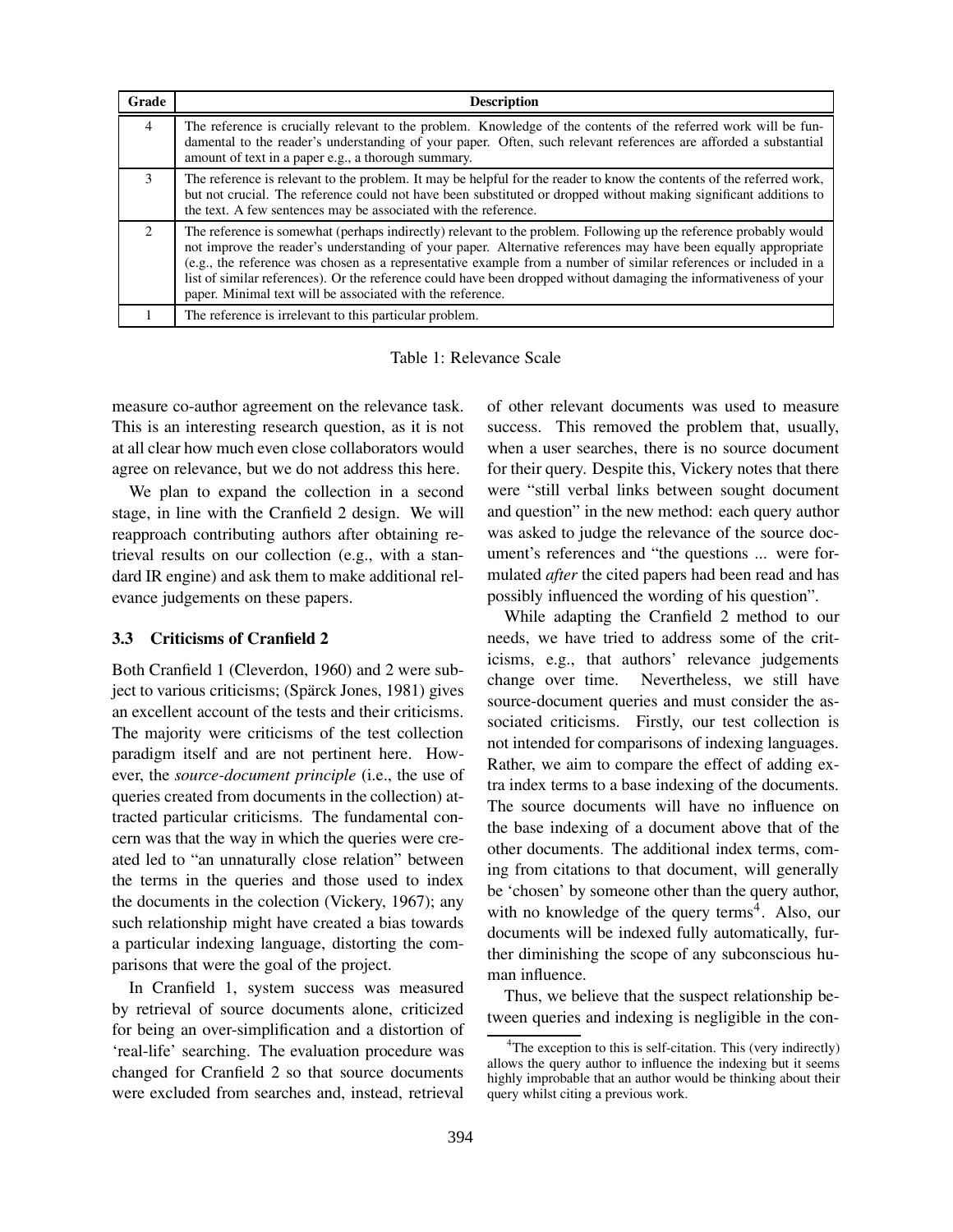text of our work, as opposed to the Cranfield tests, and that the source-document principle is sound.

#### **3.4 Returns and Analysis**

Out of around 500 invitations sent to conference authors, 85 resulted in research questions with relevance judgements being returned; 235 queries in total. Example queries are:

- *Do standard probabilistic parsing techniques, developed for English, fare well for French and does lexicalistion help improve parsing results?*
- *Analyze the lexical differences between genders engaging in telephone conversations.*

Of the 235 queries, 18 were from authors whose co-authors had also returned data and were discarded (for retrieval purposes); we treat co-author data on the same paper as 'the same' and keep only the first authors'. 47 queries had no relevant Anthology-internal references and were discarded. Another 15 had only relevant Anthology references not yet included in the archive<sup>5</sup>; we keep these for the time being. This leaves 170 unique queries with at least 1 relevant Anthology reference and an average of 3.8 relevant Anthology references each. The average in-factor across queries is 0.42 (similar to our previously estimated Anthology in-factor)<sup>6</sup>.

Our average number of judged relevant documents per query is lower than for Cranfield, which had an average of 7.2 (Spärck Jones et al., 2000). However, this is the final number for the Cranfield collection, arrived at after the second stage of relevance judging, which we have not yet carried out. Nevertheless, we must anticipate a potentially low number of relevant documents per query, particularly in comparison to, e.g., the TREC ad hoc track (Voorhees and Harman, 1999), with 86.8 judged relevant documents per query.

## **4 Document Collection and Processing**

The Anthology documents are distributed in PDF, a format designed to visually render printable documents, not to preserve editable text. So the PDF collection must be converted into a fully textual format.



Figure 1: Document Processing Pipeline

A pipeline of processing stages has been developed in the framework of a wider project, illustrated in Figure 1.

Firstly, OmniPage Pro 14<sup>7</sup>, a commercial PDF processing software package, scans the PDFs and produces an XML encoding of character-level page layout information. AI algorithms for heuristically extracting character information (similar to OCR) are necessary since many of the PDFs were created from scanned paper-copies and others do not contain character information in an accessible format.

The OmniPage output describes a paper as text blocks with typesetting information such as font and positional information. A pre-processor (Lewin et al., 2005) filters and summarizes the OmniPage output into Intermediate XML (IXML), as well as correcting certain characteristic errors from that stage. A journal-specific template converts the IXML to a logical XML-based document structure (Teufel and Elhadad, 2002), by exploiting low-level, presentational, journal-specific information such as font size and positioning of text blocks.

Subsequent stages incrementally add more detailed information to the logical representation. The paper's reference list is annotated in more detail, marking up individual references, author names, titles and years of publication. Finally, a citation processor identifies and marks up citations in the document body and their constituent parts, e.g., author names and years.

## **5 Preliminary Experimentation**

We expect that our test collection, built for our citation experiments, will be of wider value and we intend to make it publicly available. As a sanity check on our data so far, we carried out some preliminary experimentation, using standard IR tools: the Lemur Toolkit<sup>8</sup>, specifically Indri (Strohman et al., 2005),

<sup>&</sup>lt;sup>5</sup>HLT-NAACL-2004 papers, e.g., are listed as 'in process'.

<sup>6</sup>We cannot directly compare this to Cranfield's in-factor as we do not have access to the documents.

<sup>7</sup> http://www.scansoft.com/omnipage/

<sup>8</sup> http://www.lemurproject.org/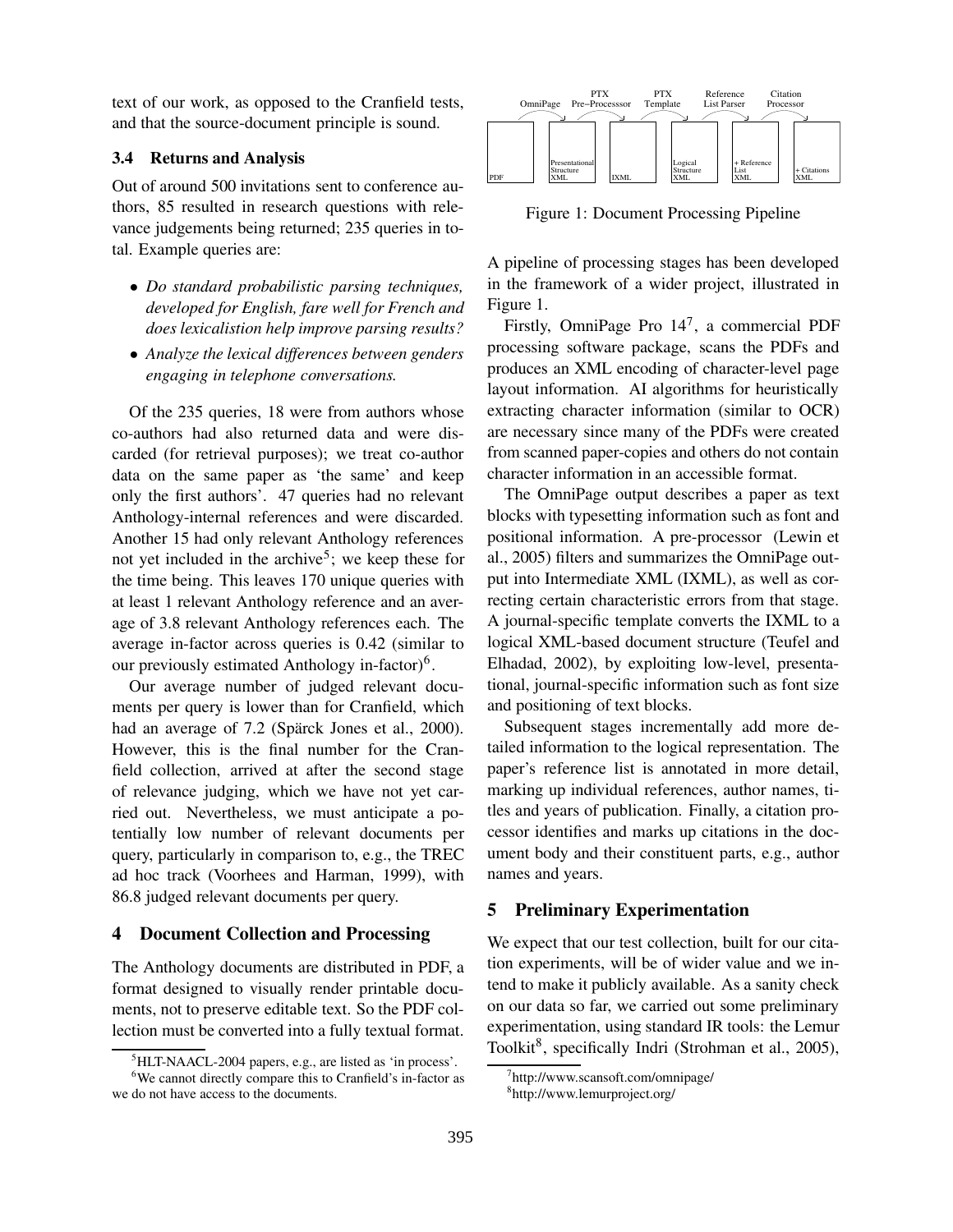its integrated language-model based search engine, and the TREC evaluation software, trec\_eval<sup>9</sup>.

### **5.1 Experimental Set-up**

We indexed around 4200 Anthology documents. This is the total number of documents that have, at the time of writing, been processed by our pipeline (24 years of CL journal, 25 years of ACL proceedings, 14 years of assorted workshops), plus another ∼90 documents for which we have relevance judgements that are not currently available through the Anthology website but should be incorporated into the archive in the future. The indexed documents do not yet contain annotation of the reference list or citations in text. 19 of our 170 queries have no relevant references in the indexed documents and were not included in these experiments. Thus, Figure 2 shows the distribution of queries over number of relevant Anthology references, for a total of 151 queries.

Our Indri index was built using default parameters with no optional processing, e.g., stopping or stemming, resulting in a total of 20117410 terms, 218977 unique terms and  $2263$  'frequent'<sup>10</sup> terms.

We then prepared an Indri-style query file from the conference research questions. The Indri query language is designed to handle highly complex queries but, for our very basic purposes, we created simple bag-of-words queries by stripping all punctuation from the natural language questions and using Indri's #combine operator over all the terms. This means Indri ranks documents in accordance with query likelihood. Again, no stopping or stemming was applied.

Next, the query file was run against the Anthology index using IndriRunQuery with default parameters and, thus, retrieving 1000 documents for each query.

Finally, for evaluation, we converted the Indri's ranked document lists to TREC-style top results file and the conference relevance judgements compiled into a TREC-style qrels file, including only judgements corresponding to references within the indexed documents. These files were then input to trec eval, to calculate precision and recall metrics.



<sup>&</sup>lt;sup>10</sup>Terms that occur in over 1000 documents.



Figure 3: Effect of Thresholding on P at 5 Docs

#### **5.2 Results and Discussion**

Out of 489 relevant documents, 329 were retrieved within 1000 (per query) documents. The mean average precision (MAP) was 0.1014 over the 151 queries. This is the precision calculated at each relevant document retrieved (0.0, if that document is not retrieved), averaged over all relevant documents for all queries, i.e., non-interpolated. R-precision, the precision after R (the number of relevant documents for a query) documents are returned, was 0.0965. The average precision at 5 documents was 0.0728.

We investigated the effect of excluding queries with lower than a threshold number of judged relevant documents. Figure 3 shows that precision at 5 documents increases as greater threshold values are applied. Similar trends were observed with other evaluation measures, e.g., MAP and R-precision increased to 0.2018 and 0.1528, respectively, when only queries with 13 or more relevant documents were run, though such stringent thresholding does result in very few queries. Nevertheless, these trends do suggest that the present low number of relevant documents has an adverse effect on retrieval results and is a potential problem for our test collection.

We also investigated the effect of including only authors' main queries, as another potential way of objectively constructing a 'higher quality' query set. Although, this decreased the average in-factor of relevant references, it did, in fact, increase the average absolute number of relevant references in the index. Thus, MAP increased to 0.1165, precision at 5 documents to 0.1016 and R-precision to 0.1201.

These numbers look poor in comparison to the performance of IR systems at TREC but, importantly, they are not intended as performance results. Their purpose is to demonstrate that such numbers *can* be produced using the data we have collected,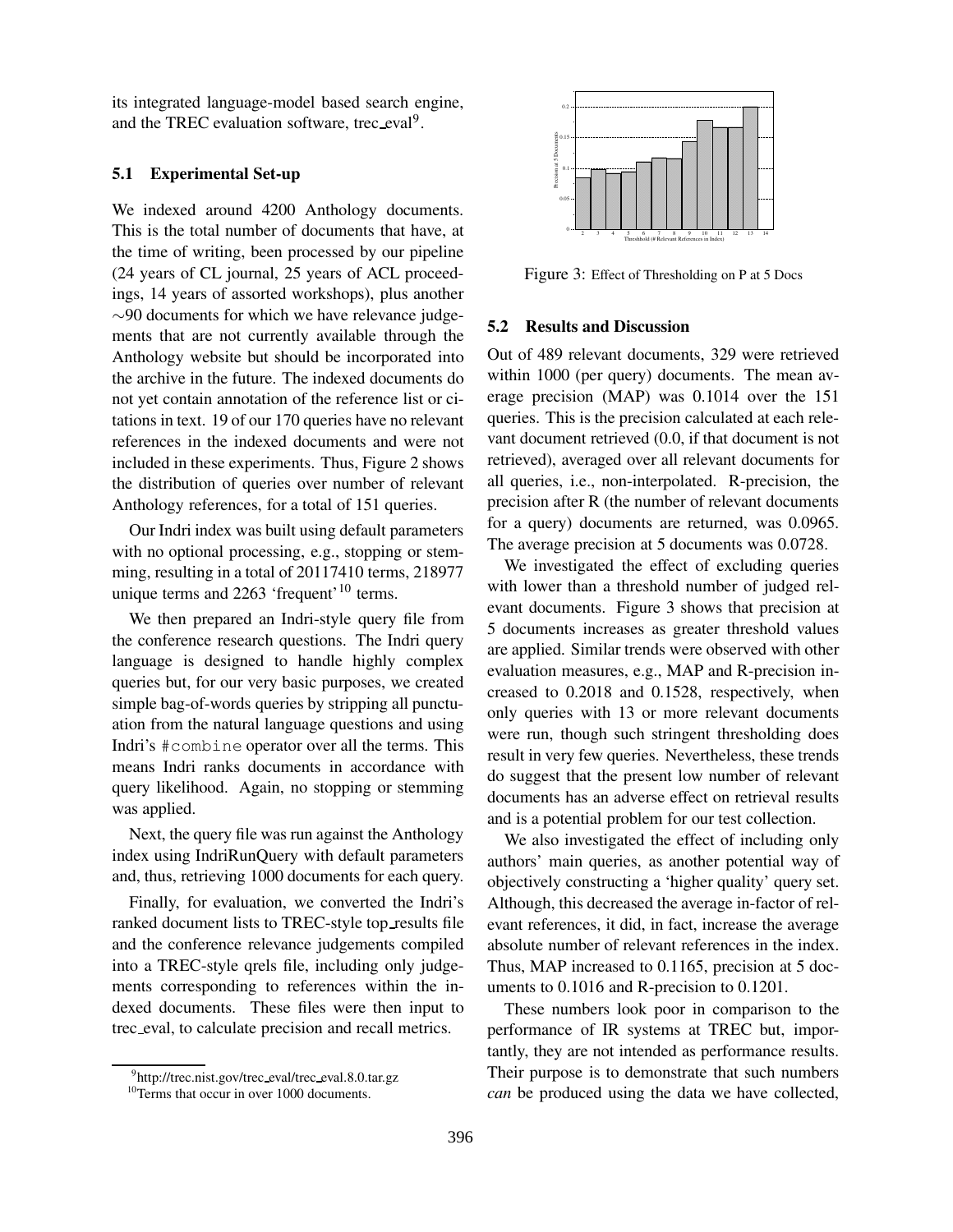

Figure 2: **(a)** Relevant References Per Query and **(b)** Distribution of Queries over Number of Relevant References

rather than to evaluate the performance of some new retrieval system or strategy.

A second point for consideration follows directly from the first: our experiments were carried out on a new test collection and "different test collections have different intrinsic difficulty" (Buckley and Voorhees, 2004). Thus, it is meaningless to compare statistics from this data (from a different domain) to those from the TREC collections, where queries and relevance judgements were collected in a different way, and where there are very many relevant documents.

Thirdly, our experiments used only the most basic techniques and the results could undoubtedly be improved by, e.g., applying a simple stop-list. Nevertheless, this notion of intrinsic difficulty means that it may be the case that evaluations carried out on this collection will produce characteristically low precision values.

Low numbers do not necessarily preclude our data's usefulness as a test collection, whose purpose is to facilitate comparative evaluations. (Voorhees, 1998) states that "To be viable as a laboratory tool, a [test] collection must reliably rank different retrieval variants according to their true effectiveness" and defends the Cranfield paradigm (from criticisms based on relevance subjectivity) by demonstrating that the relative performance of retrieval runs is stable despite differences in relevance judgements. The underlying principle is that it is not the absolute precision values that matter but the ability to compare these values for different retrieval techniques or systems, to investigate their relative benefits. A test collection with low precision values will still allow this.

It is known that all evaluation measures are unstable for very small numbers of relevant documents (Buckley and Voorhees, 2000) and there are issues arising from incomplete relevance information in a test collection (Buckley and Voorhees, 2004). This makes the second stage of our test collection compilation even more indispensable (asking subjects to judge retrieved documents), as this will increase the number of judged relevant documents, as well as bridging the completeness gap.

There are further possibilities of how the problem could be countered. We could exclude queries with lower than a threshold number of relevant documents (after the second stage). Given the respectable number of queries we have, we might be able to afford this luxury. We could add relevant documents from outside the Anthology to our collection. This is least preferable methodologically: using the Anthology has the advantage that it has a real identity and was created for real reasons outside our experiments. Furthermore, the collection 'covers a field', i.e., it includes all important publications and only those. By adding external documents to the collection, it would lose both these properties.

## **6 Conclusions and Future Work**

We have presented an approach to building a test collection from an existing collection of research papers and described the application of our method to the ACL Anthology. We have collected 170 queries with relevance data, centered around the ACL-2005 and HLT-EMNLP-2005 conferences. We